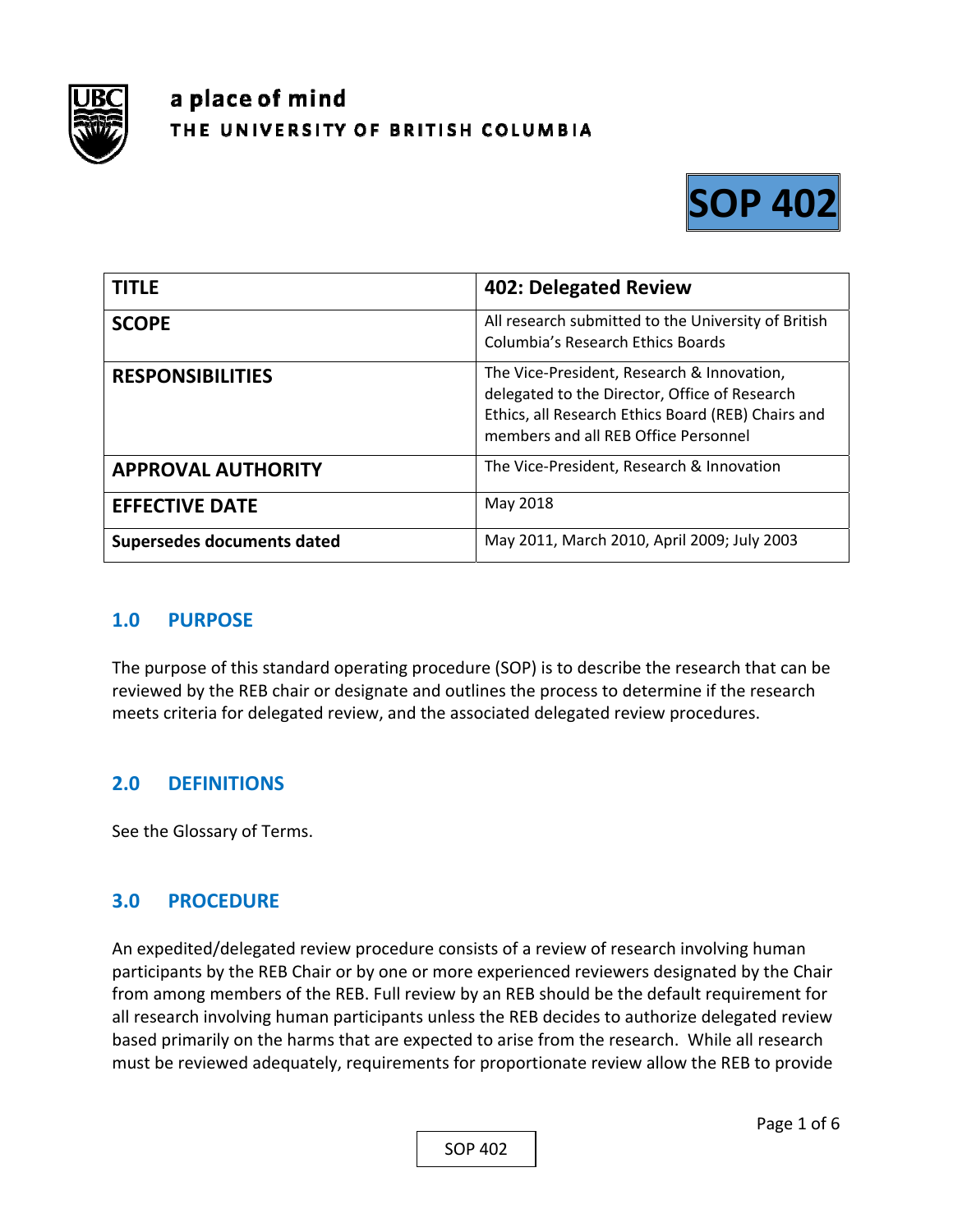a higher level of scrutiny, and correspondingly more protection, for the most ethically challenging research<sup>1</sup>.

The REB shall adopt a proportionate approach to research ethics review such that, as a preliminary step, the level of review is determined by the level of risk presented by the research: the lower the level of risk, the lower the level of scrutiny (delegated review); the higher the level of risk, the higher the level of scrutiny (full board review). A proportionate approach to assessing the ethical acceptability of the research, at either level of review, involves consideration of the foreseeable risks, the potential benefits and the ethical implications of the research.

The REB delegates research ethics review to an individual or individuals. Delegates shall be selected from among the REB membership with the exception of the ethics review of student course‐based research. This can be delegated to the department, faculty or equivalent level as indicated below.

Research that may be reviewed by the REB through a delegated review procedure normally includes research activities that present no more than minimal risk to human subjects, and minor changes in approved research. This SOP pertains to both initial and continuing REB review of the items included in this SOP.

# **3.1 Definition of Minimal Risk**

- **3.1.1** Minimal risk research is defined as research in which the probability and magnitude of possible harms implied by participation in the research is no greater than those encountered by participants in those aspects of their everyday life that relate to the research<sup>2</sup>;
- **3.1.2** For studies that are funded or supported by the U.S. federal government or regulated by the U.S. Food and Drug Administration (FDA), minimal risk means that the probability and magnitude of harm or discomfort anticipated in the research are not greater in and of themselves than those ordinarily encountered in daily life or during the performance of routine physical or psychological examinations or tests<sup>3</sup>;
- **3.1.3** Minor changes are changes that neither increase the risk, nor materially change the riskbenefit ratio of the research study and do not substantially change the specific aims or design of the study;

# **3.2 Determination of Qualification for Delegated Review**

**3.2.1** Full Board review is the default for most new research projects submitted to the REB; however, some research may be eligible for delegated review;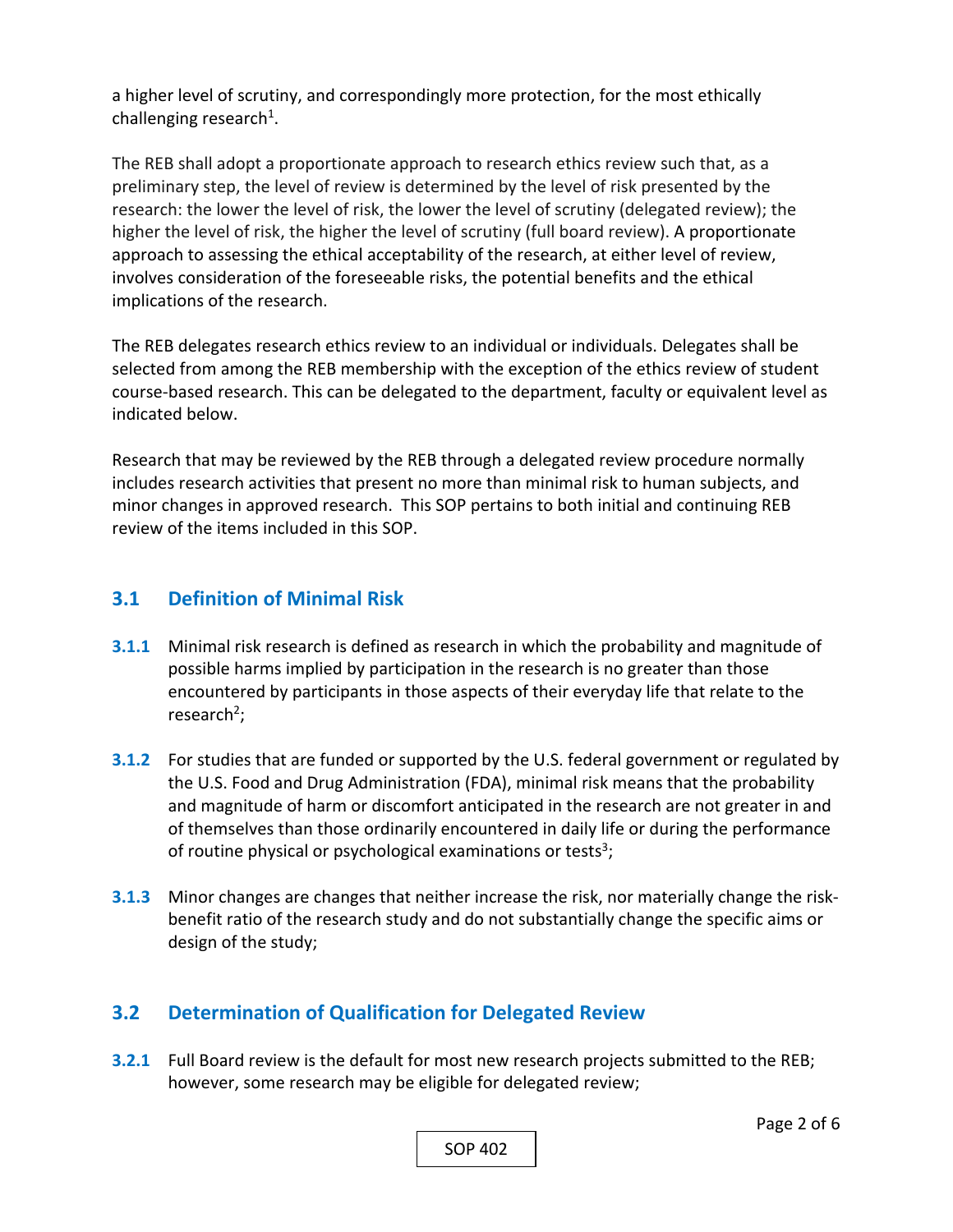- **3.2.2** Studies that are funded or supported by the U.S. federal government or regulated by the U.S. Food and Drug Administration, are eligible for expedited/delegated review if listed in the OHRP and FDA guidance and are no more than minimal risk, or include only minor changes in previously approved research as defined by the applicable regulations and in UBC's SOPs<sup>4</sup>;
- **3.2.3**  Submissions that meet the following criteria may be eligible for delegated review:
	- Research projects that involve no more than minimal risk,
		- Minor or minimal risk changes to approved research,
		- Continuing review of approved minimal risk research,
		- Continuing review of research that is more than minimal risk for which enrolment is closed permanently and all research-related interventions for all participants are complete and the only remaining research activities are postintervention activities or follow‐up of participants; or, where the remaining research activities are limited to data analysis; or, where no participants have been enrolled and no additional risks have been identified,
		- Continuing review of research that is more than minimal risk when there has been little or no modification of the research; and when there has been no increase in risk to or other ethical implications for participants since the initial review by the full REB; if permissible under all applicable governing Regulations,
	- The submission by the Researcher in response to the REB review as a condition of approval, as authorized by the Board,
	- Changes to consent documents that do not affect the rights and welfare of research participants or involve increased risk, or affect data integrity, or require significant changes in research procedures,
	- Reportable events, including adverse events and safety updates such as reports from Data and Safety Monitoring Boards (DSMB)<sup>5</sup>. If the REB Chair or designee considers that action is needed to protect the safety of research participants, he/she may take such action immediately and/or request a review of the report at a convened REB meeting or by a designated sub‐committee to determine what further action, if any, is required;
- **3.2.4**  The REB Chair or designee may use delegated review procedures for the review of other types of minor changes including, but not limited to, the following: Participant materials such as: recruitment posters or scripts, diaries, validated questionnaires, clinical trial identification/wallet cards,
	- Authorized translations of English versions of documents previously approved by the REB;
- **3.2.5**  The REB Chair or designee may be authorized by the Full Board to use delegated review procedures for the review of miscellaneous items such as changes to meeting minutes that previously received approval with conditions at a Full Board meeting;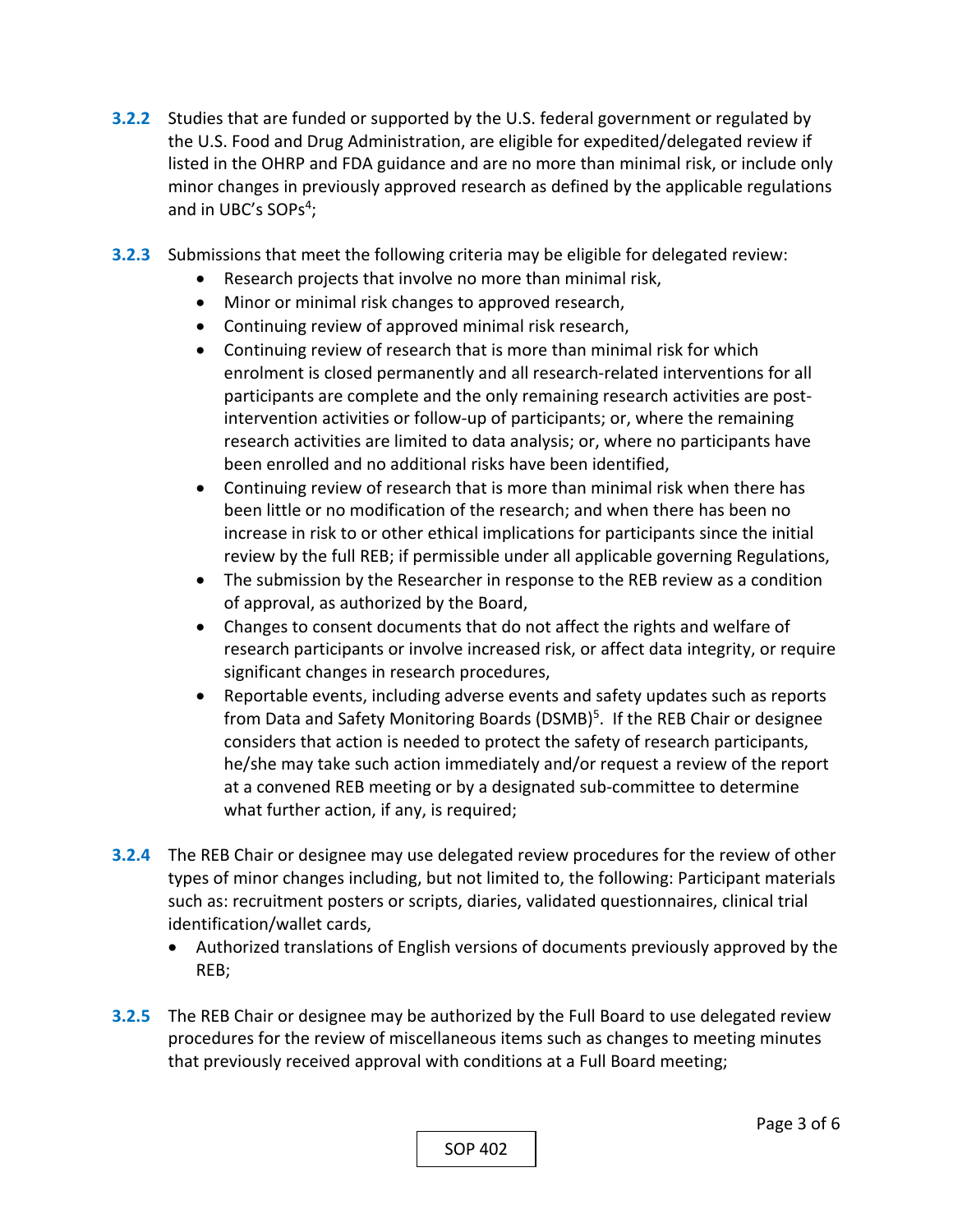- **3.2.6**  When determining if initial review of research or modifications to previously approved research are eligible for delegated review, the REB Chair or designee will take into consideration the methods used to conduct the research, recruitment practices, participant population, confidentiality of data, and all regulatory and ethics guidance requirements as applicable;
- **3.2.7**  Examples of categories of research that may be delegated for research ethics review include:
	- Research that is confidently expected to involve minimal risk;
	- Minimal risk changes to approved research;
	- Annual renewals of approved minimal risk research;
	- Annual renewals of more than minimal risk research where the research will no longer involve new interventions to current participants, renewal does not involve the recruitment of new participants, and the remaining research activities are limited to data analysis.

# **3.3 Delegated Review Process**

- **3.3.1** Qualified REB Office Personnel will perform an initial screening of the submission. Those submissions that meet a pre‐defined set of criteria for delegated review as determined by the REB may be forwarded for delegated review. For all other submissions, the REB Chair or designee will make the determination of whether the submission meets the criteria for delegated review;
- **3.3.2** For research that meets the criteria, delegated review may be conducted by the REB Chair, or by one or more qualified REB members as designated by the REB Chair or designee;
- **3.3.3**  The REB Chair or designee reviewing research under delegated review must not have a conflict of interest in the research;
- **3.3.4**  In reviewing the research under delegated procedures, the REB Chair or designee may exercise all of the authorities of the REB, except that he/she may not disapprove the research; the research may be disapproved only after it has been reviewed by the REB at a Full Board meeting;
- **3.3.5**  REB member(s) conducting a delegated review will contact the REB Chair or designee to request the expertise of an ad hoc advisor, if applicable. Ad hoc advisors may not participate in the final decision regarding approval of the research;
- **3.3.6**  If the REB Chair or designee subsequently determines that the level of risk for the submission is greater than minimal, the submission will be referred to a Full Board meeting for review;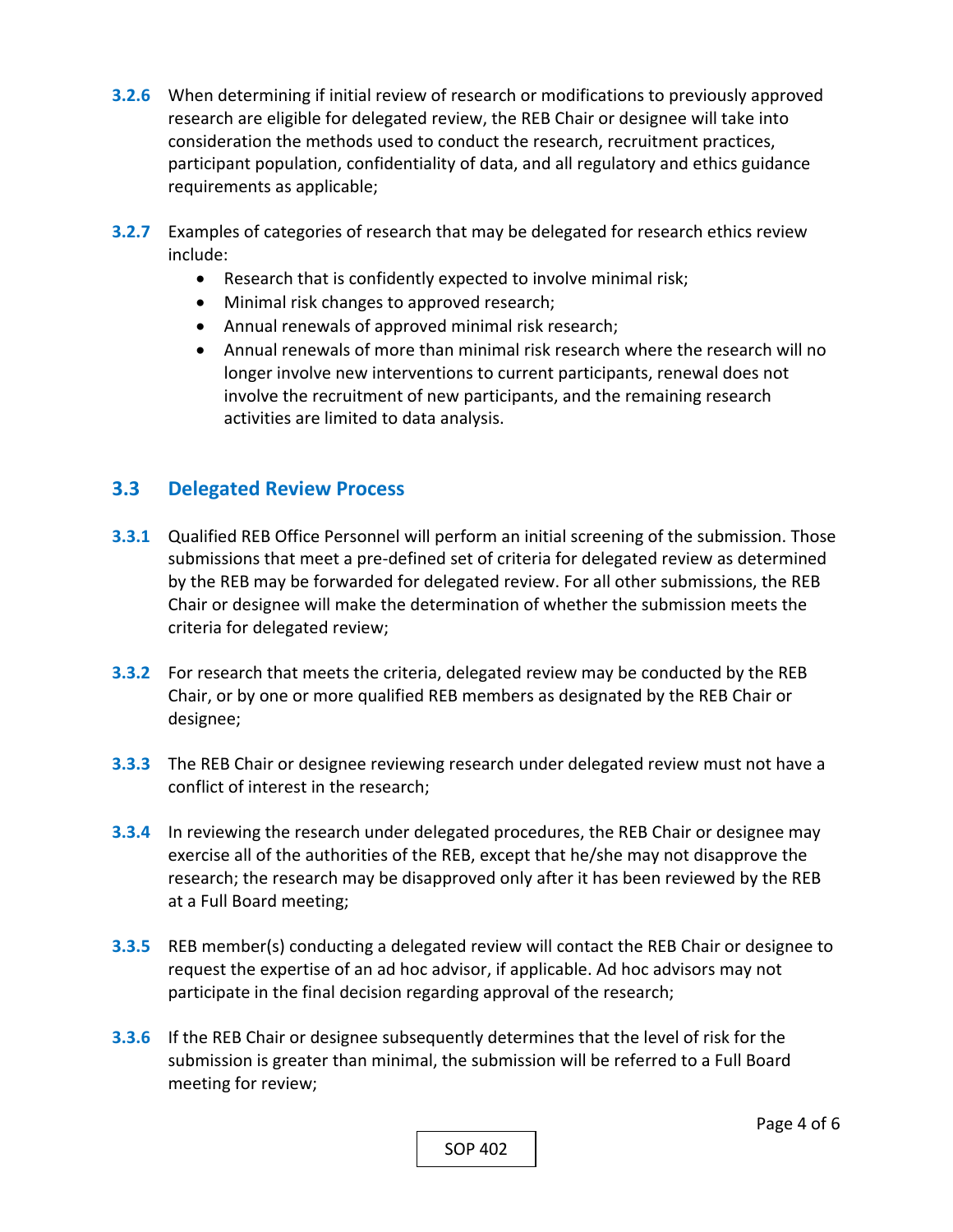**3.3.7**  The REB Chair or designee will record the decision regarding the designation of the research (i.e., either requiring FB or delegated review) and the outcome of the review. The responsible REB Office Personnel may issue the review or decision letter.

#### **3.4 Notification of the REB**

**3.4.1** At its next Full Board meeting the REB will be informed of research that was reviewed and approved using delegated review procedures.

#### **3.5 Documentation**

- **3.5.1** The type of REB review conducted (i.e., Full Board or delegated) is documented in the REB records and noted in the decision letter issued to the Researcher, where appropriate;
- **3.5.2** The Principal Investigator and the Primary Contact will receive an email notification of the REB decision via the RISe system;
- **3.5.3**  The REB meeting agendas and minutes will include a list of submissions that were reviewed and approved using delegated review procedures from the time that the agenda for the previous REB meeting was issued.

# **4.0 REFERENCES**

1. *The Tri‐Council Policy Statement: Ethical Conduct for Research Involving Humans*, Chapter 2, Article 2.9: http://www.pre.ethics.gc.ca/eng/policy‐politique/initiatives/tcps2‐eptc2/chapter2‐chapitre2/ *The Tri‐Council Policy Statement: Ethical Conduct for Research Involving Humans*, Chapter 6, Article 6.12: http://www.pre.ethics.gc.ca/eng/policy-politique/initiatives/tcps2-eptc2/chapter6-chapitre6/#ch6\_en\_a6.12

2. *The Tri‐Council Policy Statement: Ethical Conduct for Research Involving Humans*, Chapter 2, Part B: http://www.pre.ethics.gc.ca/eng/policy‐politique/initiatives/tcps2‐eptc2/chapter2‐chapitre2/#toc02‐1b

3. *U.S. Department of Health and Human Services – Title 45 Code of Federal Regulations Part 46 (45 CFR 46.102(i)):*  https://www.hhs.gov/ohrp/regulations-and-policy/regulations/45-cfr-46/index.html#46.102 *U.S. Department of Health and Human Services – Title 21 Code of Federal Regulations Part 56 (21 CFR 56.102(i)):*  https://www.accessdata.fda.gov/scripts/cdrh/cfdocs/cfcfr/CFRSearch.cfm?fr=56.102

4. *U.S. Department of Health and Human Services – Title 45 Code of Federal Regulations Part 46 (45 CFR 46.110):*  https://www.hhs.gov/ohrp/regulations-and-policy/regulations/45-cfr-46/index.html#46.110 *U.S. Department of Health and Human Services – Title 21 Code of Federal Regulations Part 56 (21 CFR 56.110):*  https://www.accessdata.fda.gov/scripts/cdrh/cfdocs/cfcfr/CFRSearch.cfm?fr=56.110 *U.S. Food and Drug Administration,* Regulations Relating to Good Clinical Practice and Clinical Trials: https://www.fda.gov/ScienceResearch/SpecialTopics/RunningClinicalTrials/ucm155713.htm#FDARegulationsU.S

SOP 402